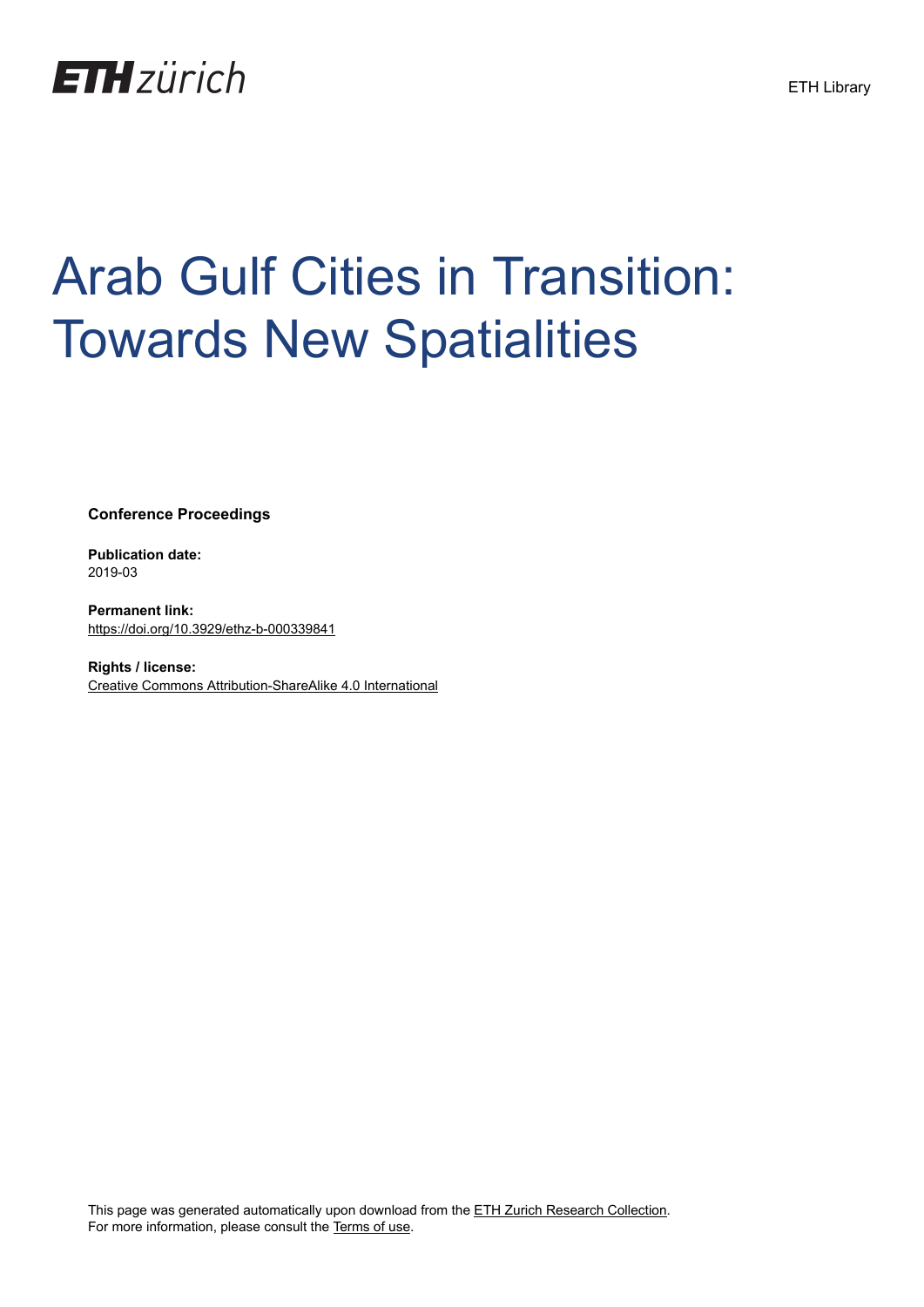



# Arab Gulf Cities in Transition: Towards New Spatialities

Veronika Cummings, Aurel von Richthofen & Zahra Babar (Editors)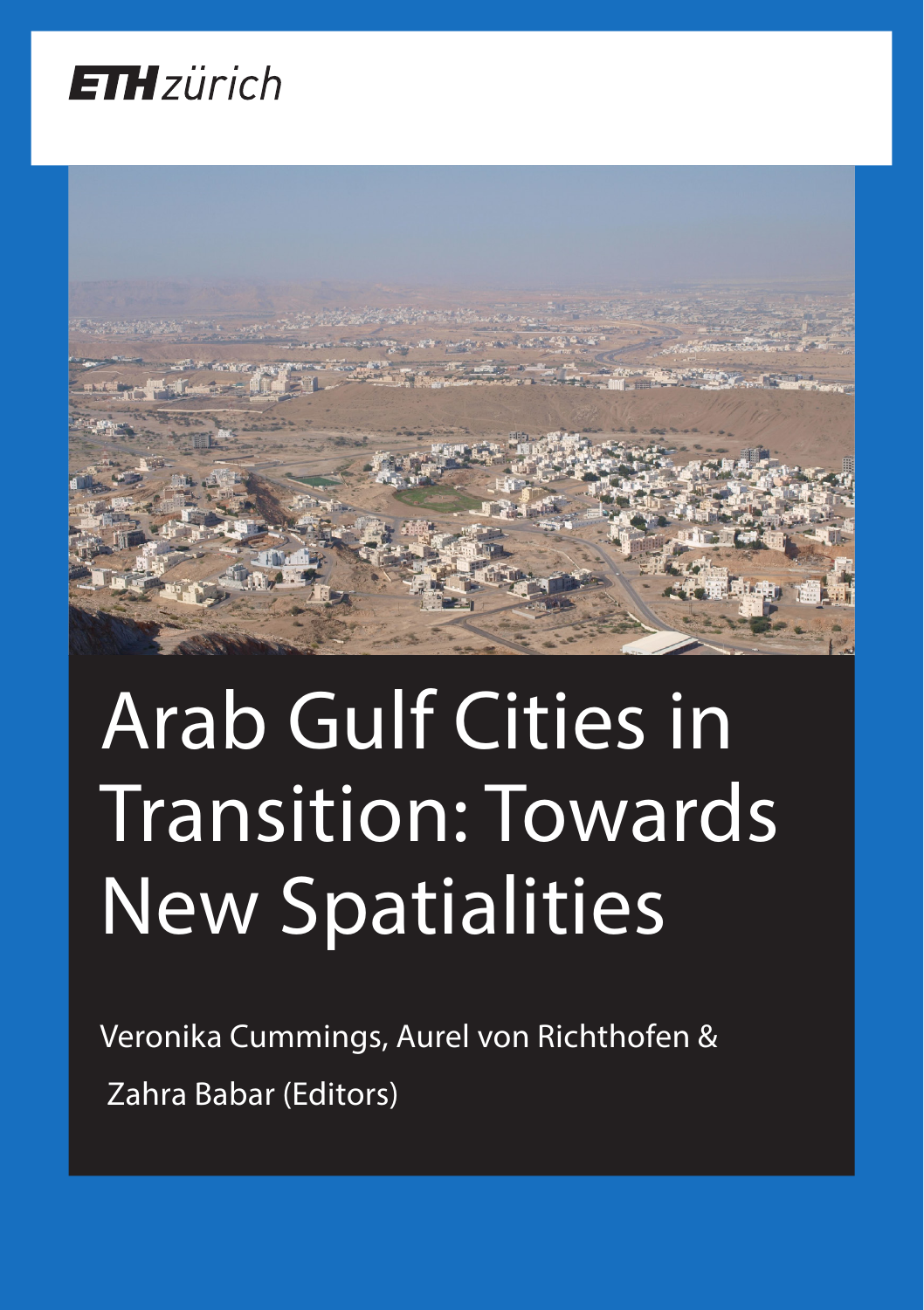

### **Contact**

### Veronika Cummings

Professor for Human Geography Institute of Geography Johannes Gutenberg-University Johann-Joachim-Becher Weg 21 55128 Mainz – Germany mail: cummings@geo.uni-mainz.de

#### Aurel von Richthofen

Senior Researcher Future Cities Laboratory Singapore-ETH Centre SEC 1 CREATE Way #06-01 CREATE Tower Singapore 138602 mail: vonrichthofen@arch.ethz.ch

#### Zahra Babar

Associate Director for Research Center for International and Regional Studies Georgetown University School of Foreign Service in **Oatar** GU-Q Building, Education City - Qatar Foundation P.O. Box 23689 Doha, Qatar Email: zb36@georgetown.edu

Photo front page: Capital area of Muscat, view from Al-Amrat. 2014 Photographer: Aurel von Richthofen

Editors: Institute of Geography, Johannes Gutenberg-University; Center for International and Regional Studies, Georgetown University School of Foreign Service in Qatar & Future Cities Laboratory Singapore-ETH Centre, ETH https://www.google.ch/url?sa=i&rct=j&q=&esrc=s&source=imgres&cd=&cad=rja&uact=8&ved=2ahUKEwiu1fXJ-\_ThAhUGLI